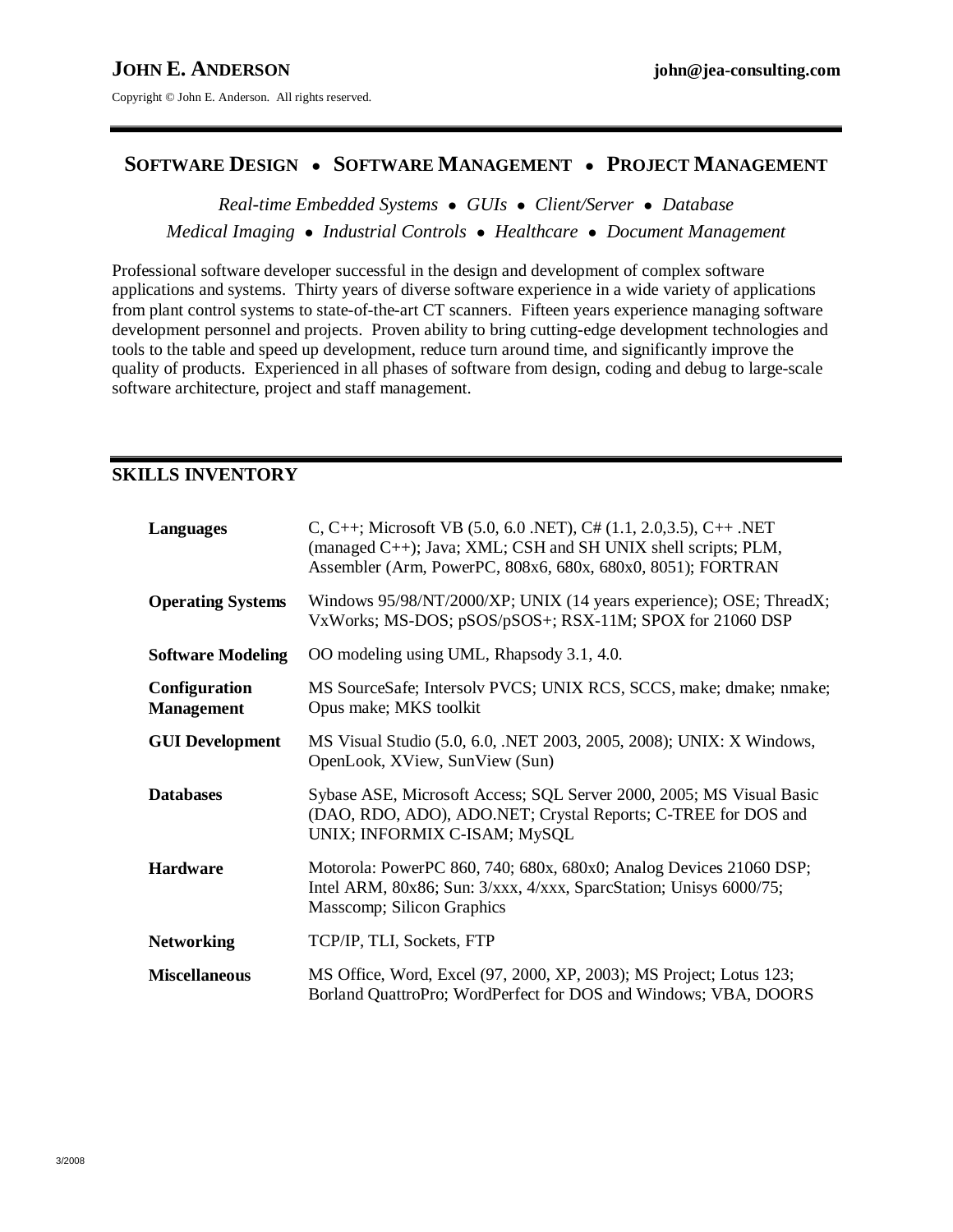### **PROFESSIONAL EXPERIENCE**

#### **Software and Systems Consultant 1992 - present**

Served in a wide range of roles and responsibilities while a software and system engineering consultant including software manager, project manager, technical director, senior analyst, and senior designer. Some of my select accomplishments during that time:

#### **CardioInsight Technologies, Inc., Cleveland, Ohio** (Consultant) **2007 - present**

As software development manager for a start-up medical imaging company, responsible for all software development activities including development of near and long-term software project plans and for building a staff of software developers. Designed and architected software for prototype proof-ofconcept software application used for clinical pilot studies and wrote the majority of software. Responsible for hardware and software platform as well as the selection of development methodology and tools.

*Technologies used: MS Visual Studio 2005/2008, C# .NET (2.0, 3.5), XML, OpenInventor 3-D toolkit.* 

#### **Nautilus Consulting Group, Inc., Westlake, Ohio** (Consultant) **2006 - 2007**

As sub-contractor to a large communications company, participated in the development of a large-scale database system used for configuration of telecommunications equipment. Responsibilities included modification and testing of a C++ database interface, writing SQL stored procedures and development of embedded Java code. *Technologies used: Sybase ASE, Linux, C++, Java.* 

#### **Philips Medical Systems, Highland Heights, Ohio** (Consultant) **2005 - 2006**

As senior software consultant, developed software for physician's workstation used for viewing and analyzing PET and CT images. Effort included development of a windows GUI application and integration with extensive .NET component library for medical imaging as well as development of new components specific to PET imaging. *Technologies used: MS C# .NET (1.1 & 2.0), XML.* 

## **Northrop Grumman Information Technology, Brookpark, Ohio** (Consultant) **2003 - 2005**

As contract software developer for NASA, designed and developed embedded software for experiments rack on International Space Station. Software developed included communications interface between space station and earth and collection of telemetry data from experiments. Activities included authoring communication protocols, software design, coding, debug, testing and writing test documentation. *Technologies used: C++, MS C# .NET (1.1), VxWorks RTOS, TCP/IP UNIX.*

## **Diebold, Inc., North Canton, Ohio** (Consultant) **2002 - 2004**

Lead architect in object-oriented software development project for embedded ARM processor used in cash dispenser module for new line of ATMs. Developed software for exception handling, event logging, and event pool management. Developed and debugged low-level code for communication and control in embedded 8051 controller chip. Designed, developed, implemented and tested high-level software architecture for fault-tolerant operation of all subsystems including stepper motors, transport, sensors and indicators. *Technologies used: Rhapsody 4.0 for UML, Green Hills C/C++ for ARM processor, Visual C++.NET, ThreadX RTOS, PLM, 8051 assembler, MS Windows.*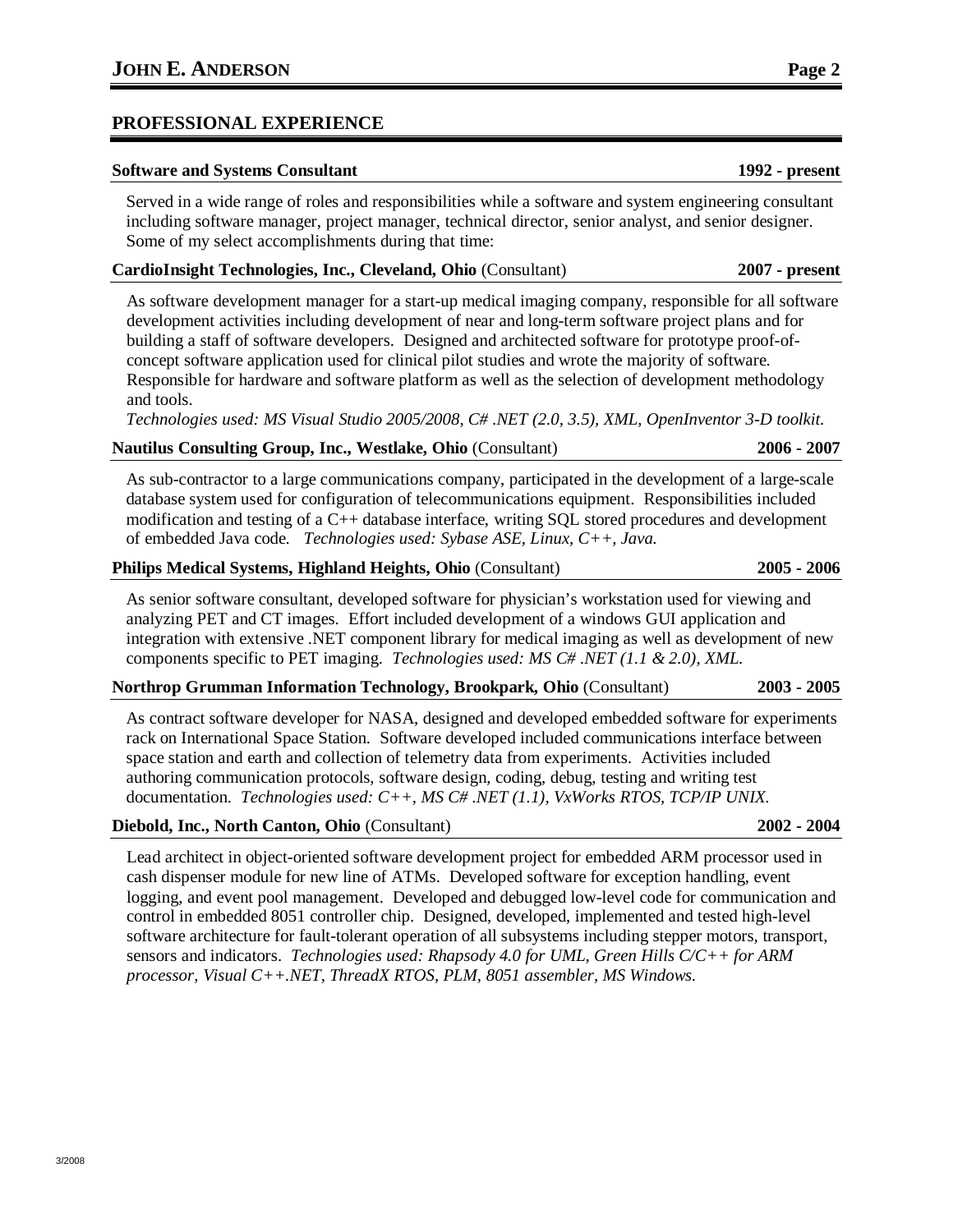**Multi-Dimensional Imaging, Solon, Ohio** (Consultant) **1999 - 2002** 

Led the design effort for a large object-oriented software development project for embedded processors controlling a new state-of-the-art medical imaging system. Built and managed a team of 8 engineers. Responsibilities included high-level system and software design, object modeling, coding, test and debug. Selected software tools and embedded real-time operating system for use on project. Introduced state-of-the-art software design tools for object-oriented analysis and design. *Technologies used: Rhapsody 4.0 for UML, Green Hills C/C++, Visual Basic, Visual C++, MySQL, OSE RTOS, Linux, MS Windows, PowerPC 860, 740.*

**Tele-Document, Inc., Cincinnati, Ohio** (Consultant) **1998 - 1999** 

Served as Technical Director for company involved in document automation for home healthcare. Responsible for high-level technical strategy with oversight of development, installation and support activities. Provided technical support to sales and marketing and negotiated customer interface specifications. Developed and maintained software for home healthcare documentation system. *Technologies used: Visual Basic, MS SQL 6.5/7.0, DAO, and RDO, MS Windows NT/9x.*

### **Marconi Medical System (now Philips), Highland Heights, Ohio** (Consultant) **1996 - 1998**

Led team of four engineers in the development of ultra-fast front-end image processing system for Computed Tomography (CT) Scanner. Designed framework for communication and DMA interface between DSP and Host processor. *Technologies used: C, C++, 21060 assembler, SPOX DSP OS/21060 DSP, pSOS RTOS/PowerPC.*

## **J. W. Harley, Inc., Twinsburg, Ohio** (Consultant) **1994 - 1996**

Lead designer and project manager for data collection system used for monitoring and diagnosing high voltage transformers in the power industry. Responsible for high-level and detailed design as well as managing team of developers. Developed custom EHV transformer monitoring and analysis package. Developed and maintained software configuration management system. *Technologies used: C, Visual Basic, TCP/IP sockets, SCO UNIX, pSOS-386, MS Windows 3.1, device drivers.*

## **Sterling Jewelers, Akron, Ohio** (Consultant) **1993 - 1994**

Led a team of three analysts in development of a credit authorization system that interfaced over 1000 retail stores to the central business office. Developed high-level software architecture and design and participated in the development of over 30,000 lines of C code. *Technologies used: C, TCP/IP Sockets, TLI, C-ISAM, UNIX, Unisys 6000/75, Hayes modem control* 

## **While a Software Consultant, other clients included:**

- **4TechWork, Akron, Ohio**
- **Telxon Corporation, Akron, Ohio**
- **Plexar Associates, Solon, Ohio**
- **Trionix Research Laboratory, Twinsburg, Ohio**
- **Elgin Furniture, Cleveland, Ohio**
- **G. E. Medical Systems, Milwaukee, Wisconsin**
- **Jones Day, Cleveland, Ohio**
- **Inrtek, Twinsburg, Ohio**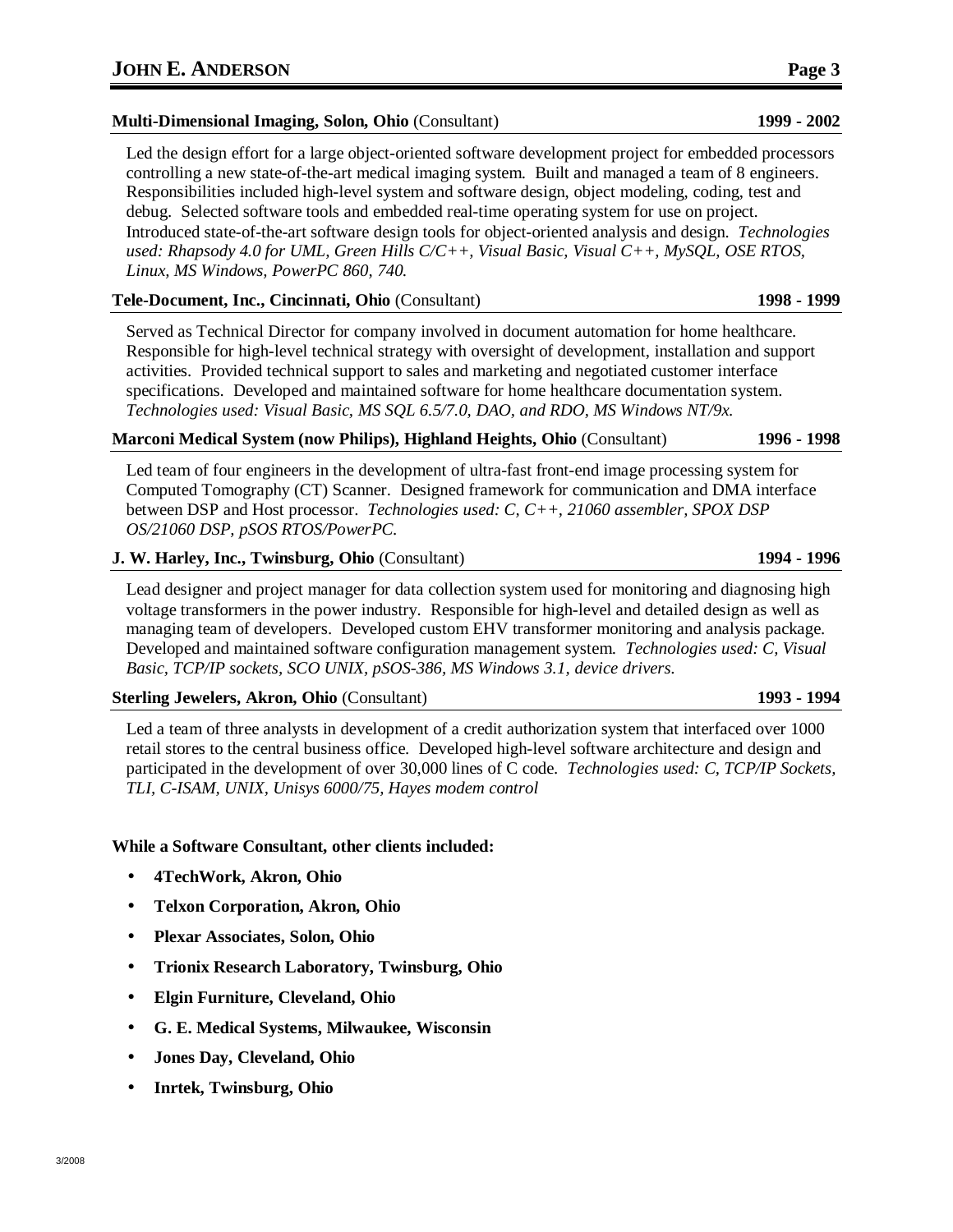# **PREVIOUS EMPLOYMENT**

#### **Reality Imaging, Solon, Ohio 1989 – 1992 Project Manager, Product Manager**

- As Product Manager, responsible for directing development of software and features for high-speed 3-D image processor.
- As project manager, led a team of four engineers in the development of software for a state-of-the-art imaging subsystem to a major OEM supplier of medical imaging equipment.
- Designed and implemented 3-D imaging software that ran on proprietary window system in embedded 68020 processor. Over 100,000 lines of 'C' code developed for an embedded 68020 and custom 3-D array processor. Developed UNIX device drivers for custom instrument interface. Responsible for UNIX system administration and software configuration management.

### **Allen-Bradley Company, Highland Heights, Ohio 1986, 1988 – 1989 Senior Systems Engineer, Project Manager (Consultant)**

- As project leader, developed software for embedded real-time processor used for data collection and remote database in a process control system.
- Designed and developed software using 'C' and CEXEC real-time kernel. Duties included coding, high-level design, resource planning and scheduling.
- Designed and implemented graphics driver software and diagnostics for a 68000 based remote user workstation. Software written in 'C' and assembler developed on Masscomp computer running UNIX.

## **SBI Corporation, Richmond Heights, Ohio 1987 – 1988 Design Project Coordinator**

- Managed the design effort for a custom drawing and document display system running on Sun workstations. System enabled users to quickly retrieve documents and drawings using networked workstations throughout an assembly plant. Responsible for setting up network at key customer site with over 35 workstations and servers.
- Designed and developed software in 'C' and SunView windows programming environment. Designed database software and image data compression methods for storing digitized engineering drawings. Developed coding guidelines and established software configuration management system.

### **Trionix Research Laboratory, Twinsburg, Ohio 1986 – 1987 Manager of Software Development**

- Led development of state-of-the-art nuclear medicine camera system. Responsibility for specifying computer system, establishing software development guidelines and developing windows-based imaging software.
- Responsibility for UNIX system administration and networking. Developed configuration management system and guidelines for development of all software.

3/2008